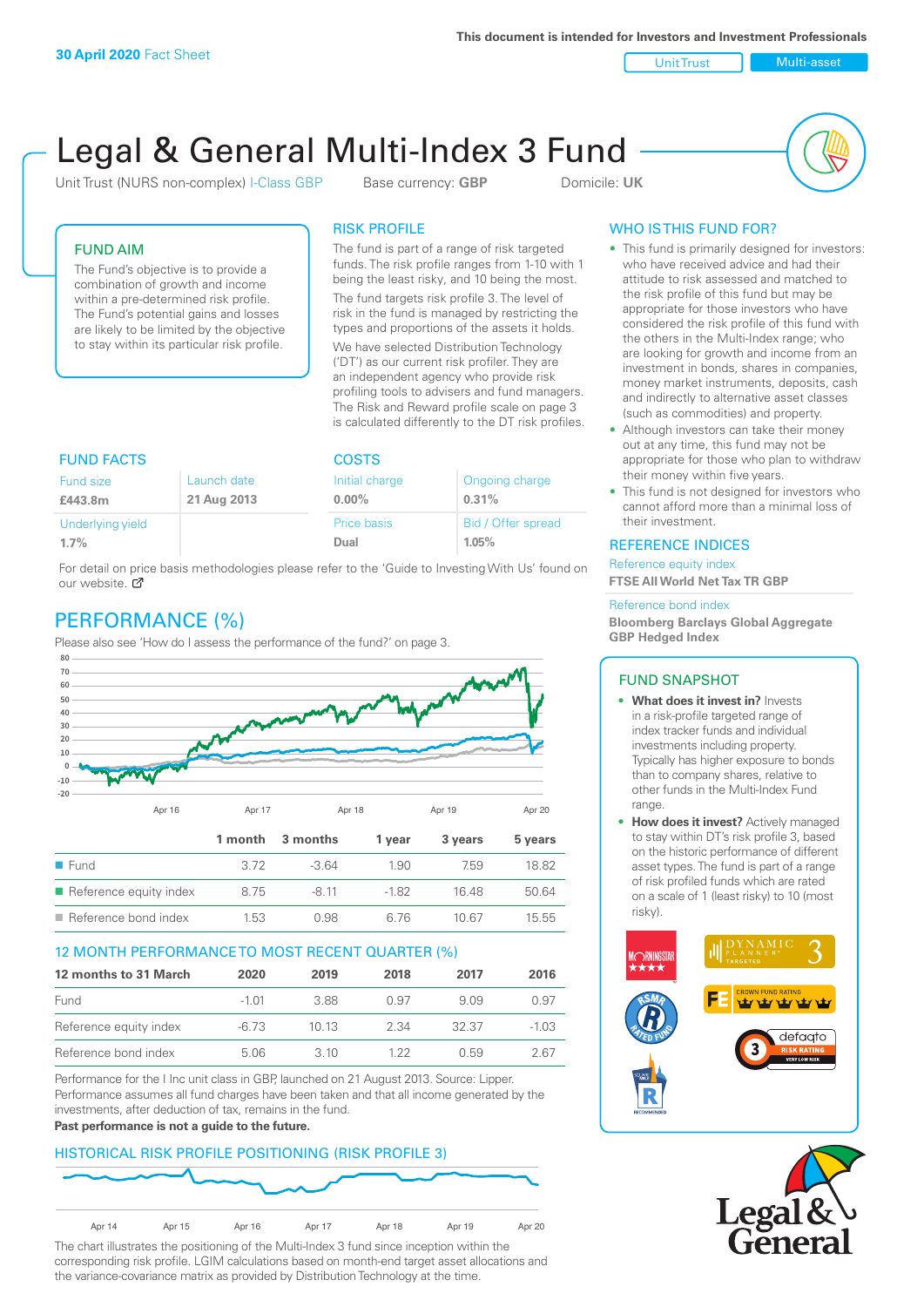# Legal & General Multi-Index 3 Fund

Unit Trust (NURS non-complex) I-Class GBP

# PORTFOLIO BREAKDOWN

All data source LGIM unless otherwise stated. Totals may not sum due to rounding.





#### FUND MANAGERS

The fund managers have responsibility for managing the multi-index fund range. They are part of the Multi-Asset Funds (MAF) team in LGIM. This team focuses on designing and managing multi-asset funds that are tailored to match the specific objectives of various client types. The team sits within a wider Asset Allocation team which combines both depth of experience with a broad range of expertise from different fields, including fund management, investment consulting and risk management roles.

# TOP 10 HOLDINGS (%)

| <b>LGIM GBP Liquidity Fund Plus</b>                    | 12.8 |
|--------------------------------------------------------|------|
| L&G Sterling Corporate Bond Index Fund                 | 11.3 |
| L&G All Stocks Gilt Index Trust                        | 10.3 |
| L&G Global Inflation Linked Bond Index Fund            | 9.9  |
| <b>LGIM Global Corporate Bond Fund</b>                 | 8.7  |
| L&G Short Dated Sterling Corporate Bond Index Fund     | 5.4  |
| L&G Emerging Markets Government Bond (US\$) Index Fund | 4.6  |
| L&G UK Index Trust                                     | 4.3  |
| L&G US Index Trust                                     | 4.0  |
| L&G High Income Trust                                  | 3.6  |

**Important:** Due to exceptional market conditions, spreads are currently volatile and may be higher than indicated. To see the latest spread visit www. legalandgeneral.com/chargesandfees